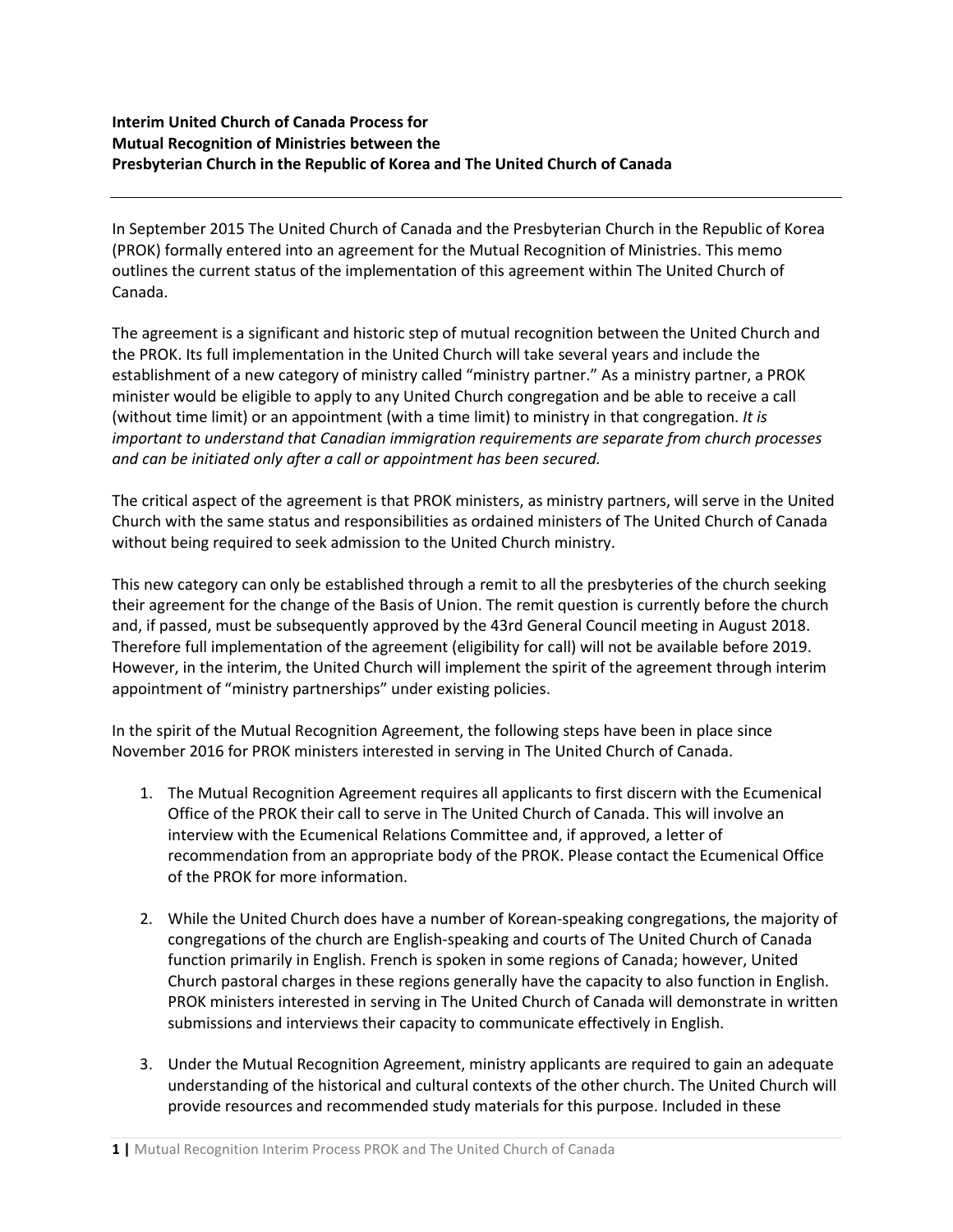resources is the text "An Introduction to The United Church of Canada: Key Texts with Introductions and Commentary" published in both English and Korean. The Ecumenical Office of the PROK will have copies of this text available for sale. A brief Statement on Ministry (2015) in The United Church of Canada is available in Korean through the PROK Ecumenical Office or is available in English online. Other Web-based resources will be developed and made accessible online at [www.united-church.ca](http://www.united-church.ca/) (search "mutual recognition").

- 4. PROK ministers must complete the two Web-based study programs that are mandatory for all United Church of Canada ministers before submitting their application for ministry partner status. Visit the United in Learning website [\(https://www.united-in-learning.com/](https://www.united-in-learning.com/index.php/webinars) [index.php/webinars\)](https://www.united-in-learning.com/index.php/webinars) to register for the following workshops: *Sexual Abuse Prevention and Response Policy* (also known as *Boundary Issues for Church Leaders*), and *Racial Justice Awareness*. Each study process takes approximate 3–4 hours to complete.
- 5. All ministers serving in the United Church are required to provide a police records check report. The PROK minister must provide to the United Church General Council Office a current (within six months) criminal records check. If there has been a conviction, a conversation will be held with the United Church General Council Office about the type of conviction, when it occurred, and discernment about whether it is a deterrent to proceeding.
- 6. PROK ministers seeking ministry partnership in the United Church will be invited to submit with their letter of recommendation an application to the staff for Mutual Recognition Agreements in the General Council Office. The application documents will be available online and will include a personal statement of why they are interested in serving in The United Church of Canada, and how their journey of faith relates to ministry in the United Church.
- 7. Following receipt of the materials listed above, the applicant will be invited to a video conference interview. The primary focus of the interview will be the understanding of the context and ministry of the United Church and the applicant's interest in serving in the church.
- 8. PROK ministers who have completed the above process and who have been cleared by the General Council Office for ministry partnership in The United Church of Canada will receive access to the ministry vacancies list. PROK ministry partners are responsible for applying and seeking an interview with a United Church of Canada congregation. Upon completion of a successful search and appointment by a presbytery, the applicant will begin the Canadian immigration process. Applicants who have not been cleared for ministry partnership will be advised by the General Council Office when and if they may reapply.

## **MEMBERSHIP**

PROK ministers in mutual recognition appointments will retain standing in their PROK presbytery as well as in The United Church of Canada presbytery of their appointment.